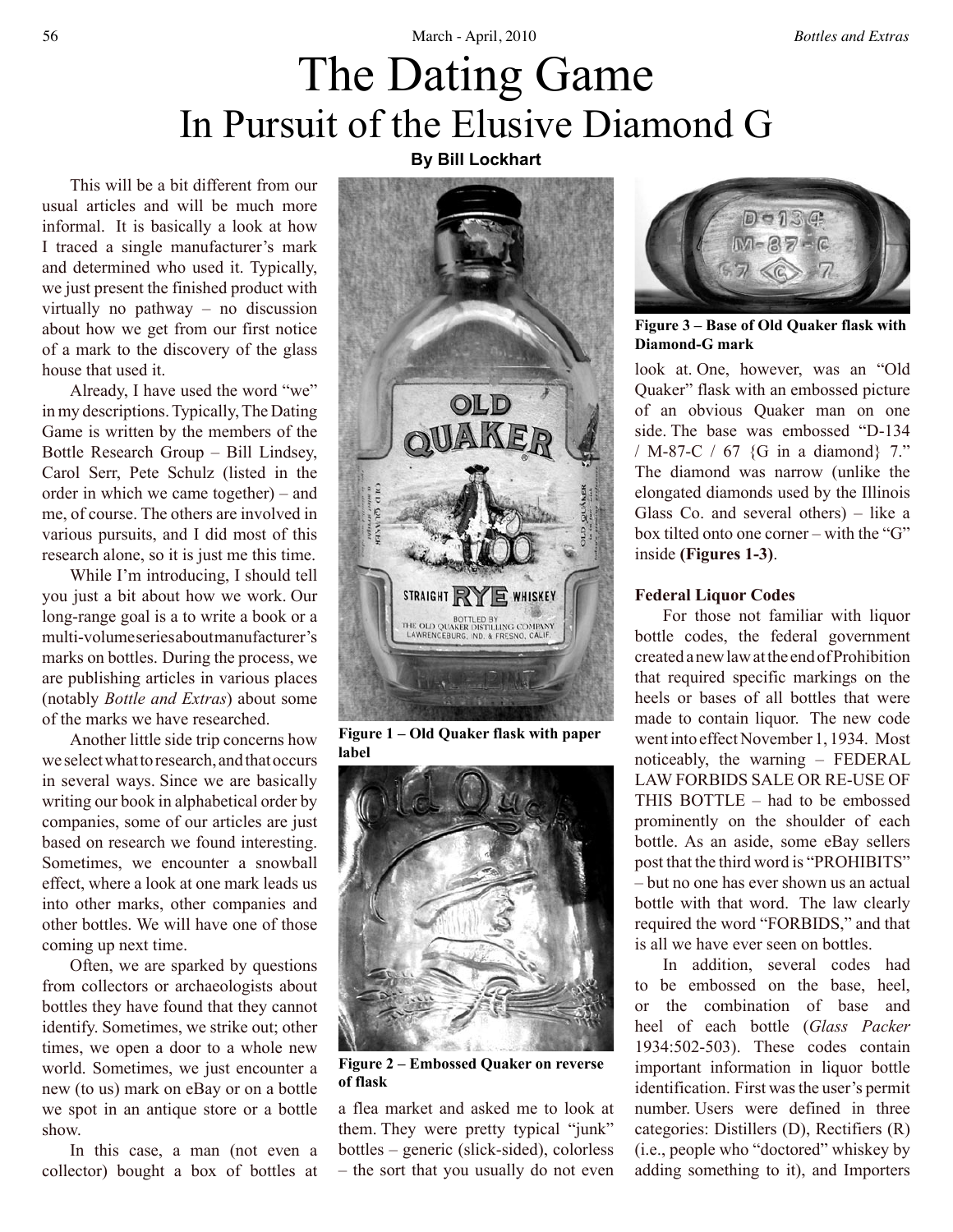

**Figure 4 – Code markings – Style 1** (*Glass Packer* 1934:503)



**Figure 5 – Code markings – Style 2** (*Glass Packer* 1934:503)

(I). This code used the initial letter, followed by a dash, then a one- to three-digit identifying number. For example, a mark of "D-435" would indicate the Abbott's Brandy Co. **(Figures 4-6)**.

The second code set had two or three parts. The most common form was {manufacturer's number} {manufacturer's logo} {date code}, although the logo could be replaced by a dash, if the glass house either did not use a logo or preferred to place it elsewhere. Thus, a code of 1-5 would indicate that the bottle was made by the F.E. Reed Glass Co. (the receiver of the first liquor  $code - No. 1$ , and the bottle was made in 1935 (*Glass Packer* 1934:502-503).

The system remained in use until 1964 (Busch 1991: 121), although various changes occurred, and, as always, there were occasional exceptions – legal or otherwise. For example, even though most glass houses only received a single number, the Owens-Illinois Glass Co. was given several, possibly because of its sheer magnitude. A few others also received more than one number. Unfortunately,



**Figure 6 – Code markings – Style 3** (*Glass Packer* 1934:503)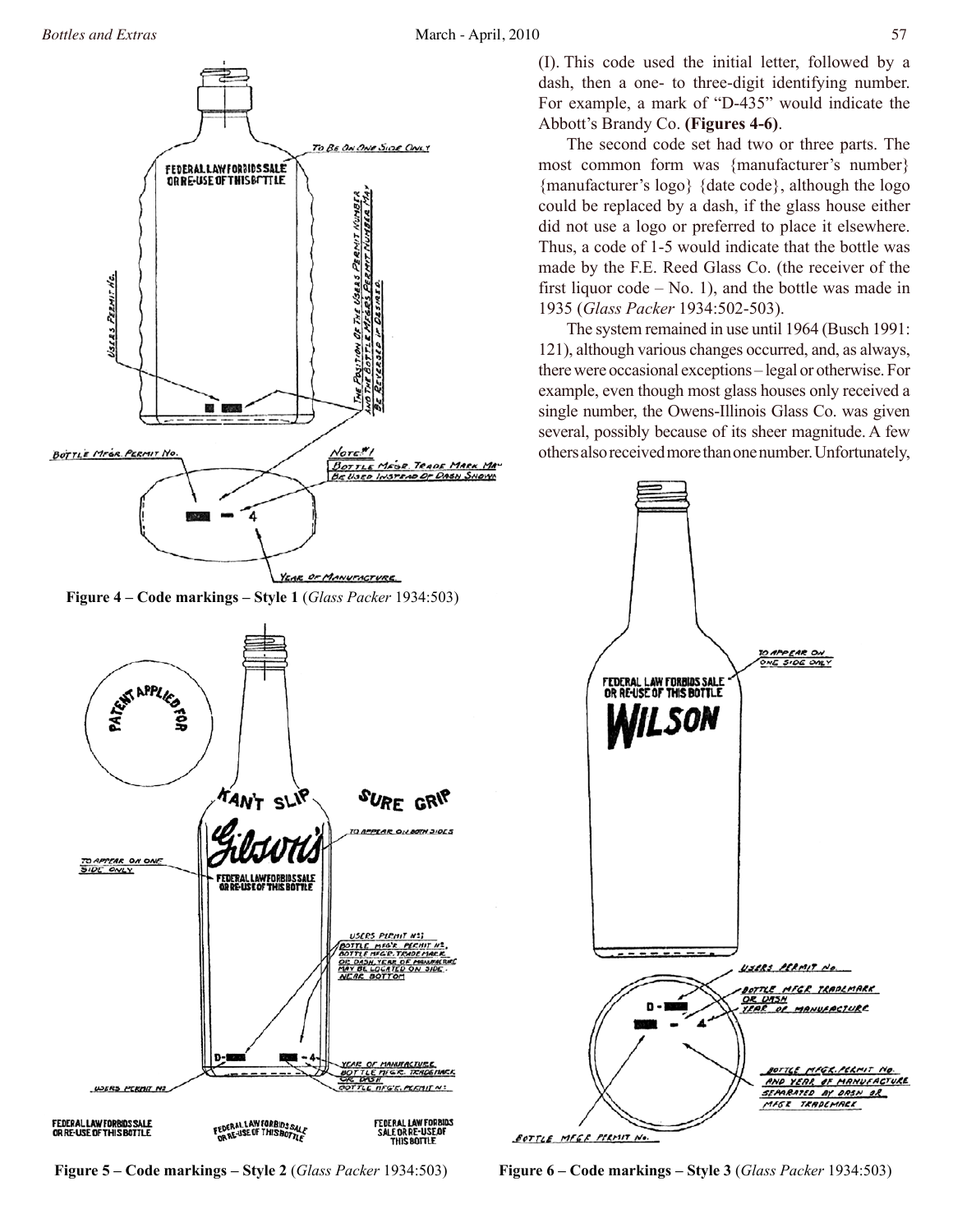our only lists (courtesy of the kind folks at Owens-Illinois) were from 1969 and 1973. At this point, we have been unable to locate any of the early lists for either user (distiller) codes or manufacturer (glass house) codes.

At some point, manufacturers were allowed to emboss the federal warning on the bottle base instead of the shoulder. This, however, was very late in the sequence, although we have not discovered a good date range. The other change is important. All initial date codes were just single digits. While that was irrelevant during the 1930s (e.g., 6 would equal 1936), it became more complicated when the 1940s rolled around. The problem would not have mattered until 1944 (3 could *only* equal 1943; the law did not take effect until November 1934), but some kind of statement (or possibly a regulation) was apparently made during 1940. Most glass houses began using two-digit date codes at that point. A few, however, were inconsistent, so single-digit date codes may not be entirely reliable. It is also important to note that the number to the left is *not* the date code. As tempting as it may seem, a "56" to the left, is one of the codes for the Owens-Illinois Glass Co. – *not* a date code for 1956. The code to the *right* of the Owens-Illinois logo (or to the right of the dash) is the real date code – even if it is only a single digit.

# **Collecting Data**

Looking back at our Old Quaker flask, the "D-134" had to be the distiller; "M-87-C" is an unknown code, not shown in the 1934 formula; 67 indicated the glass house (a factory that was not on 1969 or 1973 lists); the Diamond-G (possibly the logo for the unknown glass house); and "7" was most likely 1937. I had seen so many exceptions that I was not willing to be firm about the date yet.

Now, it was time to collect data, so I looked at one of my favorite resources – eBay. One seller reported an identical flask, with the addition of "HALF PINT" below the "D-134" and a date code of "6." Another was the same (without the "HALF PINT") but with a "5" date code. Both had the "67" glass house code. Later, after more searching and quite a few more examples, those were the only date codes I discovered that were associated with the Diamond-G mark. Of course, the glass house that used the Diamond-G mark also made other flasks besides the ones for Old Quaker **(Figures 7 & 8)**. [1]

I checked my archaeological reports and found that Hull-Walski and Ayres (1989:87) recorded a slight variation embossed "67 D - 126 5 / 1012 {G in a diamond} 6 / DES. 92901 PAT." William Guyer received Patent No. 92,901 for a bottle design on July 31, 1934 (*not* the Old Quaker bottle design). He assigned the patent to Joseph E. Seagrams & Sons, Inc., Laurenceburg, Indiana. It now looked like the date codes on my bottle and the ones from eBay were for 1935-1937.



**Figure 7 – Different flask with Diamond-G mark** (eBay)



**Figure 8 – Base with Diamond-G mark and rectifier code R-502** (eBay)

I began searching the local antique stores and found another container marked "D-9 / 51  ${G$  in a diamond} 5 I / M-163 AIPT" on the base. The number "51" is not on either glass house list, and the "5" is likely a date code for 1935. Other Old Quaker flasks reported on eBay had the letter "M" or "F" in the glass house symbol (not code) position and some variation of the M-{2-3 digit number}-letter code (whatever *that* code means). Two other flasks (without a Diamond-G mark) were reported by different eBay sellers as each being marked "D-9 83 41 M 167 F," suggesting 1941 date codes. Another had a "70-H-8" code series (probably, the "H" was actually the H-superimposed-over-ananchor mark – Anchor Hocking).

# **The Anchor-Hocking Hypothesis**

It was now time to try to come up with some tentative solutions, so I began by looking in our files for companies whose names began with the letter G. Several "G" companies could probably be eliminated. By 1969, Glenshaw Glass Works used #14 and #176 as manufacturer's codes on liquor bottles, so the "67" code was unlikely. The Glass Container Corp. used #22; Gayner Glass Works, a division of Star City Glass Works, used #123 (Anonymous 1969; Dept. of Treasury 1973), so these were also poor choices. The Graham Glass Co., too, could be ruled out; it was sold to Owens 1916 and lost its identity by 1927.

From empirical research, Carol Serr determined that the "67" code was used by the Anchor-Hocking Glass Co. Since this same "67" code was on all the bottles with the Diamond-G logo, it was logical to assume that Anchor-Hocking was the maker of those bottles, so I began testing to see if that hypothesis would work. As Carol predicted, the number appeared on several flasks that were also marked with the Anchor-Hocking logo. For example, an Old Quaker flask had a basal embossing of "Lou-D-2 / 67 {Anchorand-H mark} 56 / M 858." This mark, an "H" superimposed over an anchor, was used by Anchor-Hocking from 1938 to ca. 1977 **(Figure 9)**.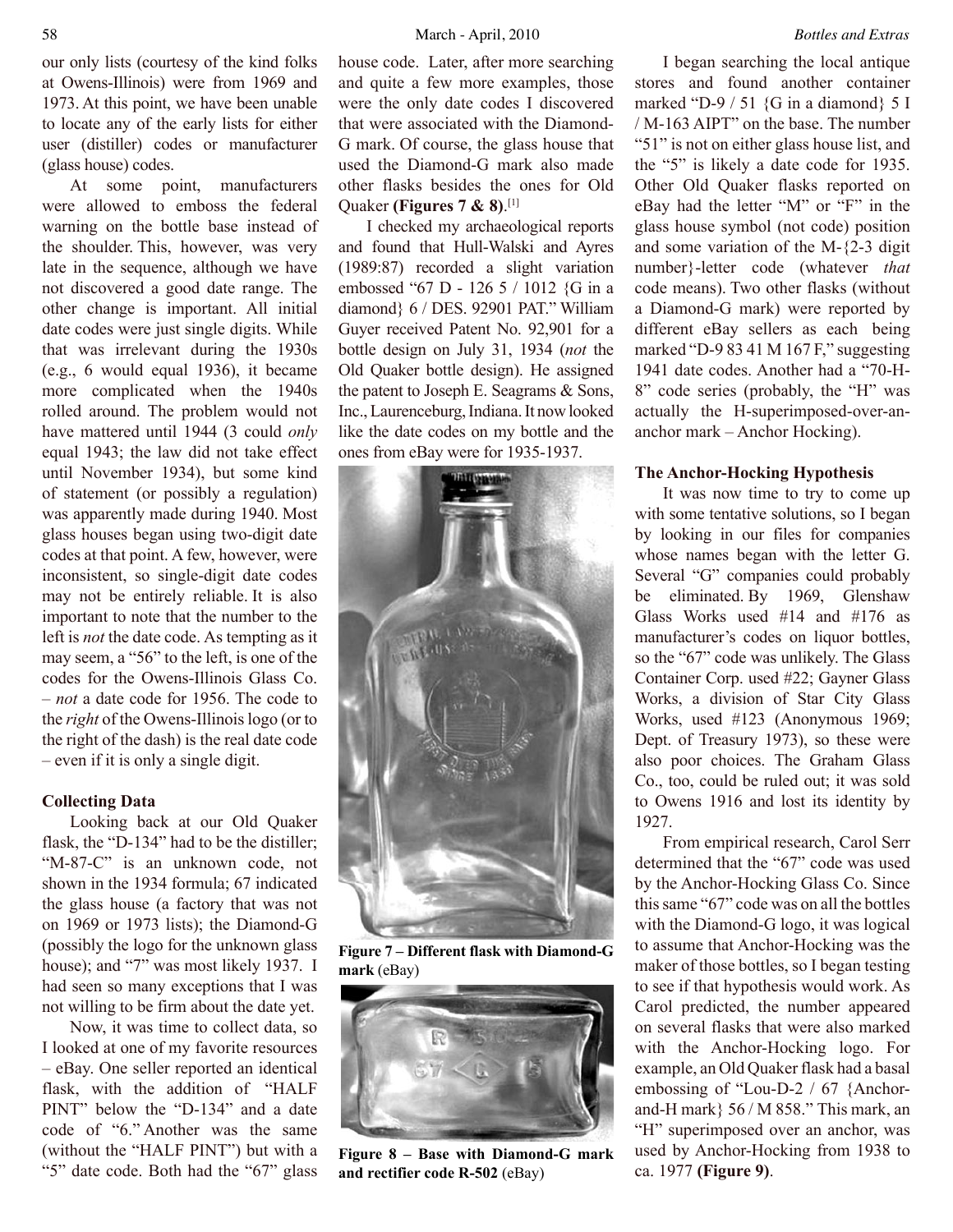

**Figure 9 – Old Quaker flask with Anchor-Hocking base and code #67**

That led to a closer look at Anchor-Hocking codes on liquor bottles and flasks. One bottle with the Anchor-Hocking logo was reported to have a "51" code in the glass house position. By the 1969 and 1971 lists, Anchor-Hocking only used the number "9" (Anonymous 1969; Dept. of Treasury 1973), so we do not have a good time sense for the use of the "51" company codes, and we have not seen the "51" associated with Anchor-Hocking in any other context (although it was on at least one Diamond-G flask noted above). It is possible, however, that Anchor-Hocking used the number in the 1930s (as noted above, several companies were assigned more than one number  $-$  e.g., Owens-Illinois or Brockway).

Our empirical research shows that Anchor-Hocking used both "13" and "67" by at least the early 1940s. If the "70-H-8" base (noted above) really *did* have the Anchor-H mark where the seller only indicated an "H," then the number would have been used by Anchor-Hocking as early as 1938. This would actually become important later.

There is no question that Anchor-Hocking made liquor containers from its inception, but the probable date codes of "5" (presumably equaling 1935), "6," and "7" on flasks with the Diamond-G mark is problematic. Anchor and Hocking did not merge to become Anchor-Hocking until 1937. This suggests that there may be a problem with the codes. As noted above, date codes on liquor containers generally consisted of two digits by 1940, although there were exceptions. Flasks with the "5" date code *could*, therefore, date to 1945, although that is unlikely – especially with "6" and "7" codes on the flasks.

All this was interesting, but it did not seem to be leading me anywhere. The problem now was: How do you explain

a "G" in connection with Anchor-Hocking? Isaac J. Collins and E.B. Good formed the Hocking Glass Co. in 1905, so maybe Good had a big ego and wanted a logo with his initial on it. But how would Collins feel about that? There seemed to be no other founders' names that began with "G"; this appeared to be a dead end – at least for now.

# **Looking at Distillers' Codes**

Trying to force the various codes associated with the Diamond-G and other marks on Old Quaker flasks to fit with Anchor-Hocking did not seem be working, so I tried a different tack. Maybe the "G" inside the diamond indicated the distiller, instead of the glass house. The mark was in the glass house "position," but we have encountered unusual exceptions before.

Further empirical research revealed that both the D-2, D-9, and D-134 distiller's codes are associated with the "Old Quaker" brand. Although the brand name was first used in 1878, Old Quaker brand was registered by the Corning Co., Cleveland, Ohio, in 1879; by the Corning Co., Peoria, Illinois, in 1894; and by Corning & Co., Peoria, in 1905 (Snyder 2002). Each of the "D" codes may reflect a different distillery where Old Quaker was produced.

The Corning Co. (or Corning & Co.) was in business from at least 1879 to 1918, and its main product was Old Quaker, a brand of whiskey (Pre-Pro. com 2006). Although much older, the Schenley Products Co. (predecessor of Schenley Distillers Corp.) bought the Schenley, Pennsylvania, distillery in 1923 and acquired the Old Quaker brand (along with several others) prior to 1933. During 1933, Schenley purchased the Squibb Distillery in Lawrenceburg, Indiana, and drew the first barrels of Old Quaker from that facility in 1936 (BourbonEnthusiast.com 2005).

In 1846, W.P. and G.W. Squibb began business at Aurora, Indiana, as Rectifiers. With Frederick Komos as a partner, the Squibbs built a distillery in Indiana in 1867. In 1871, Komos sold his shares to William P. Squibb. W.P. Squibb & Co. obtained Distillery No. 8, and that passed to Schenely in 1933, with the acquisition of Squibb. J.W. McCulloch introduced Green River Whiskey in 1891, and the Green River Distilling Co. acquired Distillery No. 9 by at least 1911 (probably much earlier). Schenley gained control of the Green River distillery in 1940 (BourbonEnthusiast.com 2005). But, none of this seemed to fit with a Diamond-G mark. It was all a red herring.

We have been unable to trace the D-134 number in a historical context, although it shows up frequently on the bases of Old Quaker flasks from the 1935-early 1940s period. Both the screw-top, metal closure flask embossed with a profile of a Quaker, and the Diamond-G mark seem to be closely tied to this period, although the flasks continued to be made until at least the late 1950s. Flasks of this sort were also made by at least the Fairmount Glass Works **(Figures 10 & 11 – note the much nicer embossing of the Old Quaker picture)** and the Owens-Illinois Glass Co., as well as the user of the Diamond-G mark. If Anchor-Hocking were, indeed, the user of the Diamond-G mark, it had discontinued that logo in favor of the Anchor-H mark no later than 1940 and probably by 1938.



**Figure 10 – Fairmount Glass Works logo on Old Quaker flask** (eBay)



**Figure 11 – Old Quaker embossing on Fairmount flask** (eBay)